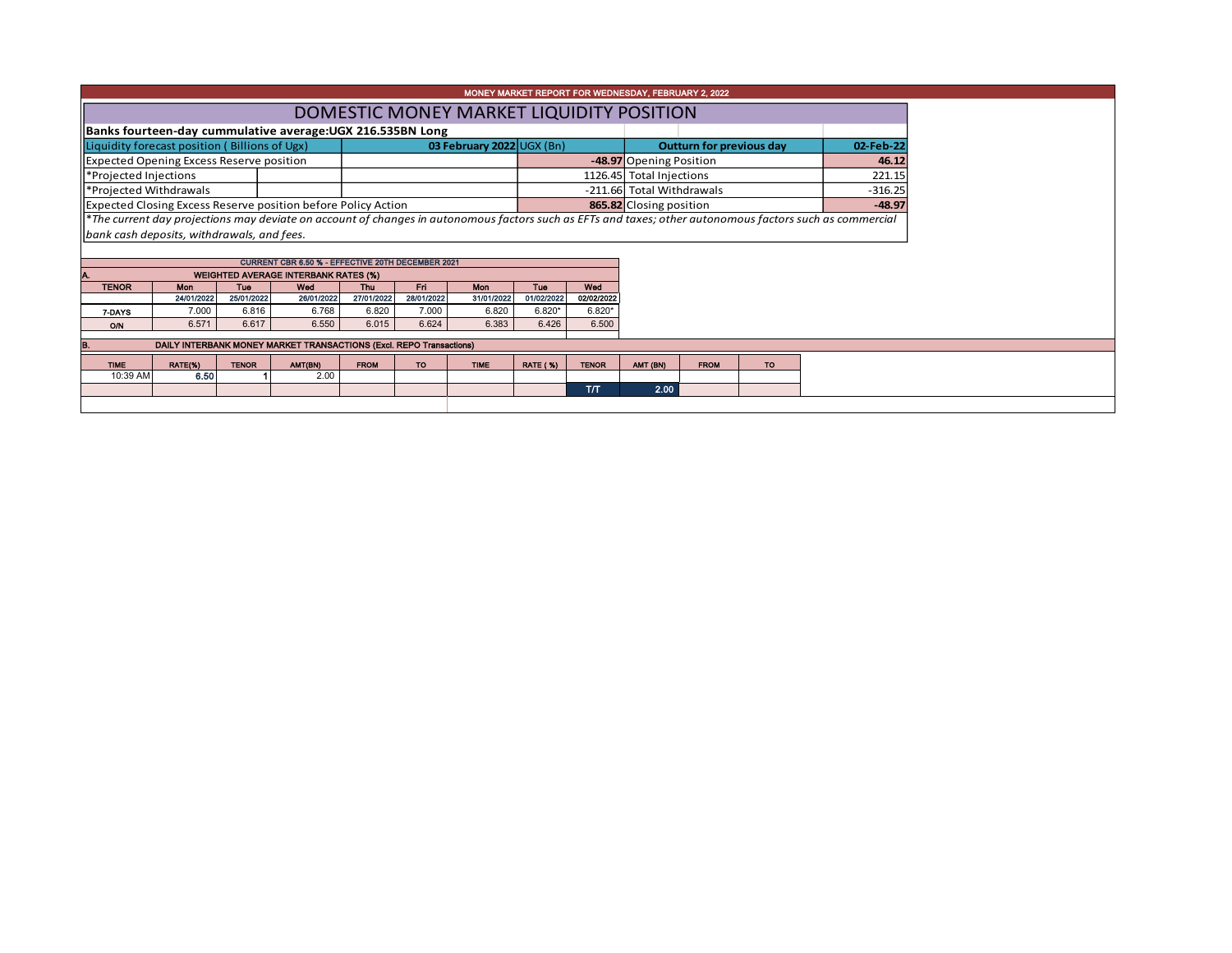| C.                                                                                    |                                                                   |                | <b>CBR AND THE 7- DAY WAR INTERBANK RATES</b>                                                                                                                           |                                                                                    |                 |                   |                          |                          |                          |                |                          |              |            |            |  |
|---------------------------------------------------------------------------------------|-------------------------------------------------------------------|----------------|-------------------------------------------------------------------------------------------------------------------------------------------------------------------------|------------------------------------------------------------------------------------|-----------------|-------------------|--------------------------|--------------------------|--------------------------|----------------|--------------------------|--------------|------------|------------|--|
| 9.500<br>9.000                                                                        |                                                                   |                |                                                                                                                                                                         |                                                                                    |                 |                   |                          |                          |                          |                |                          |              |            |            |  |
| 8.500<br>8.000<br>7.500<br>7.000<br>6.500<br>6.000<br>5.500<br>5.000<br>4.500         |                                                                   |                |                                                                                                                                                                         |                                                                                    |                 |                   |                          |                          |                          |                |                          |              |            |            |  |
| 4.000                                                                                 | 18/01/2022                                                        | 19/01/2022     | 20/01/2022                                                                                                                                                              |                                                                                    | 21/01/2022      | 24/01/2022        |                          | 25/01/2022               | 27/01/2022               |                | 28/01/2022               | 31/01/2022   | 01/02/2022 | 02/02/2022 |  |
|                                                                                       | • Overnight WAR -7-day WAR - CBR rate - Upper bound - Lower bound |                |                                                                                                                                                                         |                                                                                    |                 |                   |                          |                          |                          |                |                          |              |            |            |  |
| D.                                                                                    |                                                                   |                | MONETARY POLICY OPERATIONS MATURITIES PROFILE: (03-FEB- 2022 TO 18-AUG- 2022)                                                                                           |                                                                                    |                 |                   |                          |                          |                          |                |                          |              |            |            |  |
| <b>DATE</b>                                                                           | <b>THUR</b>                                                       | <b>THUR</b>    |                                                                                                                                                                         | <b>THUR</b><br><b>THUR</b>                                                         |                 | <b>THUR</b>       | <b>THUR</b>              | <b>THUR</b>              | <b>THUR</b>              | <b>THUR</b>    | <b>THUR</b>              | <b>TOTAL</b> |            |            |  |
|                                                                                       | 03-Feb-22                                                         | 10-Feb-22      | 17-Feb-22                                                                                                                                                               | 24-Feb-22                                                                          | 03-Mar-22       | 10-Mar-22         | 17-Mar-22                | 31-Mar-22                | 14-Apr-22                | 04-Aug-22      | 18-Aug-22                |              |            |            |  |
| <b>REPO</b>                                                                           | 943.91                                                            |                |                                                                                                                                                                         | $\overline{\phantom{a}}$                                                           | $\sim$          |                   |                          | $\overline{\phantom{a}}$ | $\overline{\phantom{a}}$ |                |                          | 943.91       |            |            |  |
| <b>REV REPO</b>                                                                       | $\sim$                                                            | $\sim$         | $\sim$                                                                                                                                                                  | ۰.                                                                                 | $\sim$          | $\sim$            | $\overline{\phantom{a}}$ | $\overline{\phantom{a}}$ | $\sim$                   | $\sim$         | $\overline{\phantom{a}}$ | $\sim$       |            |            |  |
| <b>BOU BILL/DEPO A</b>                                                                | 29.20                                                             | 20.00          | 43.00                                                                                                                                                                   | 10.00                                                                              | 2.30            | 5.60              | 24.00                    | 5.09                     | 30.00                    | 33.00          | 26.60                    | 228.79       |            |            |  |
| <b>TOTALS</b>                                                                         | 973.11                                                            | 20.00          | 43.00                                                                                                                                                                   | 10.00                                                                              | 2.30            | 5.60              | 24.00                    | 5.09                     | 30.00                    | 33.00          | 26.60                    | 1,172.70     |            |            |  |
|                                                                                       |                                                                   |                | Total O/S Deposit Auction & BOU Bill balances held by BOU up to 18 AUGUST 2022: UGX 229 BN<br>Total O/S Repo, Reverse Repo, BOU Bill balances held by BOU: UGX 1,173 BN |                                                                                    |                 |                   |                          |                          |                          |                |                          |              |            |            |  |
| (EI) STOCK OF TREASURY SECURITIES                                                     |                                                                   |                |                                                                                                                                                                         |                                                                                    | Eii)            |                   |                          |                          |                          |                |                          |              |            |            |  |
|                                                                                       | LAST TBIILS ISSUE DATE: 20-JANUARY-2022                           |                |                                                                                                                                                                         | <b>MONETARY POLICY MARKET OPERATIONS</b><br>(VERTICAL REPOS, REV-REPOS & BOU BILL) |                 |                   |                          |                          |                          |                |                          |              |            |            |  |
| On-the-run O/S T-BILL STOCKs (Bns-UGX)                                                |                                                                   |                | 5,641.46                                                                                                                                                                | 03/02/2022                                                                         | OMO             | <b>ISSUE DATE</b> | <b>AMOUNT</b>            | <b>WAR</b>               | <b>RANGE</b>             | <b>TENOR</b>   |                          |              |            |            |  |
| On-the-run O/S T-BONDSTOCKs(Bns-UGX)                                                  |                                                                   |                | 22,577.48                                                                                                                                                               | 03/02/2022 REPO                                                                    |                 | 05-Jan            | 273.00                   | 6.500                    |                          |                |                          |              |            |            |  |
| <b>TOTAL TBILL &amp; TBOND STOCK- UGX</b>                                             |                                                                   |                | 28,218.94                                                                                                                                                               |                                                                                    | <b>BOU BILL</b> | 06-Jan            | 9.95                     | 6.906                    |                          | 28             |                          |              |            |            |  |
| O/S=Outstanding                                                                       |                                                                   |                |                                                                                                                                                                         |                                                                                    | <b>BOU BILL</b> | 06-Jan            | 2.28                     | 7.149                    |                          | 56             |                          |              |            |            |  |
| <b>MATURITY</b>                                                                       | <b>TOTAL STOCK</b>                                                | <b>YTM (%)</b> | <b>CHANGE IN</b>                                                                                                                                                        |                                                                                    | <b>BOU BILL</b> | 06-Jan            | 5.09                     | 7.452                    |                          | 84             |                          |              |            |            |  |
|                                                                                       | (BN UGX)                                                          | AT CUT OFF*    | <b>YTM (+/-)</b>                                                                                                                                                        |                                                                                    | <b>REPO</b>     | 06-Jan            | 374.00                   | 6.500                    |                          |                |                          |              |            |            |  |
| 191                                                                                   | 99.66                                                             | 6.398          | $-0.103$                                                                                                                                                                |                                                                                    | <b>REVREPO</b>  | 11-Jan            | 185.00                   | 6.500                    |                          | $\overline{2}$ |                          |              |            |            |  |
| 182                                                                                   | 430.15                                                            | 8.062          | $-0.338$                                                                                                                                                                |                                                                                    | <b>REPO</b>     | 14-Jan            | 242.00                   | 6.500                    |                          | 3              |                          |              |            |            |  |
| 364                                                                                   | 5,111.65                                                          | 9,800          | $-0.200$                                                                                                                                                                |                                                                                    | <b>REPO</b>     | 17-Jan            | 232.00                   | 6.500                    |                          | 3              |                          |              |            |            |  |
| 2YR                                                                                   | 257.11                                                            | 11.000         | 1.000                                                                                                                                                                   |                                                                                    | <b>REPO</b>     | 19-Jan            | 268.00                   | 6.500                    |                          |                |                          |              |            |            |  |
| 3YR                                                                                   |                                                                   | 12.090         | $-1.010$                                                                                                                                                                |                                                                                    | <b>BOU BILL</b> | 20-Jan            | 42.77                    | 6.906                    |                          | 28             |                          |              |            |            |  |
| 5YR                                                                                   | 1,119.91                                                          | 14.390         | 1.390                                                                                                                                                                   |                                                                                    | <b>BOU BILL</b> | 20-Jan            | 23.74                    | 7.143                    |                          | 56             |                          |              |            |            |  |
| <b>10YR</b>                                                                           | 10,605.20                                                         | 14.000         | 0.261                                                                                                                                                                   |                                                                                    | <b>BOU BILL</b> | 20-Jan            | 29.50                    | 7.398                    |                          | 84             |                          |              |            |            |  |
| 15YR                                                                                  | 8,786.42                                                          | 14.390         | $-1.510$                                                                                                                                                                |                                                                                    | <b>REPO</b>     | 20-Jan            | 171.00                   | 6.500                    |                          |                |                          |              |            |            |  |
| <b>20YR</b>                                                                           | 1.808.84                                                          | 15,900         | 0.400                                                                                                                                                                   |                                                                                    | <b>REPO</b>     | 31-Jan            | 690.00                   | 6.500                    |                          | 3              |                          |              |            |            |  |
| Cut OFF is the lowest price/ highest yield that satisfies the auction awarded amount. |                                                                   |                |                                                                                                                                                                         |                                                                                    | <b>REPO</b>     | 02-Feb            | 253.50                   | 6.500                    |                          |                |                          |              |            |            |  |

WAR-Weighted Average Rate